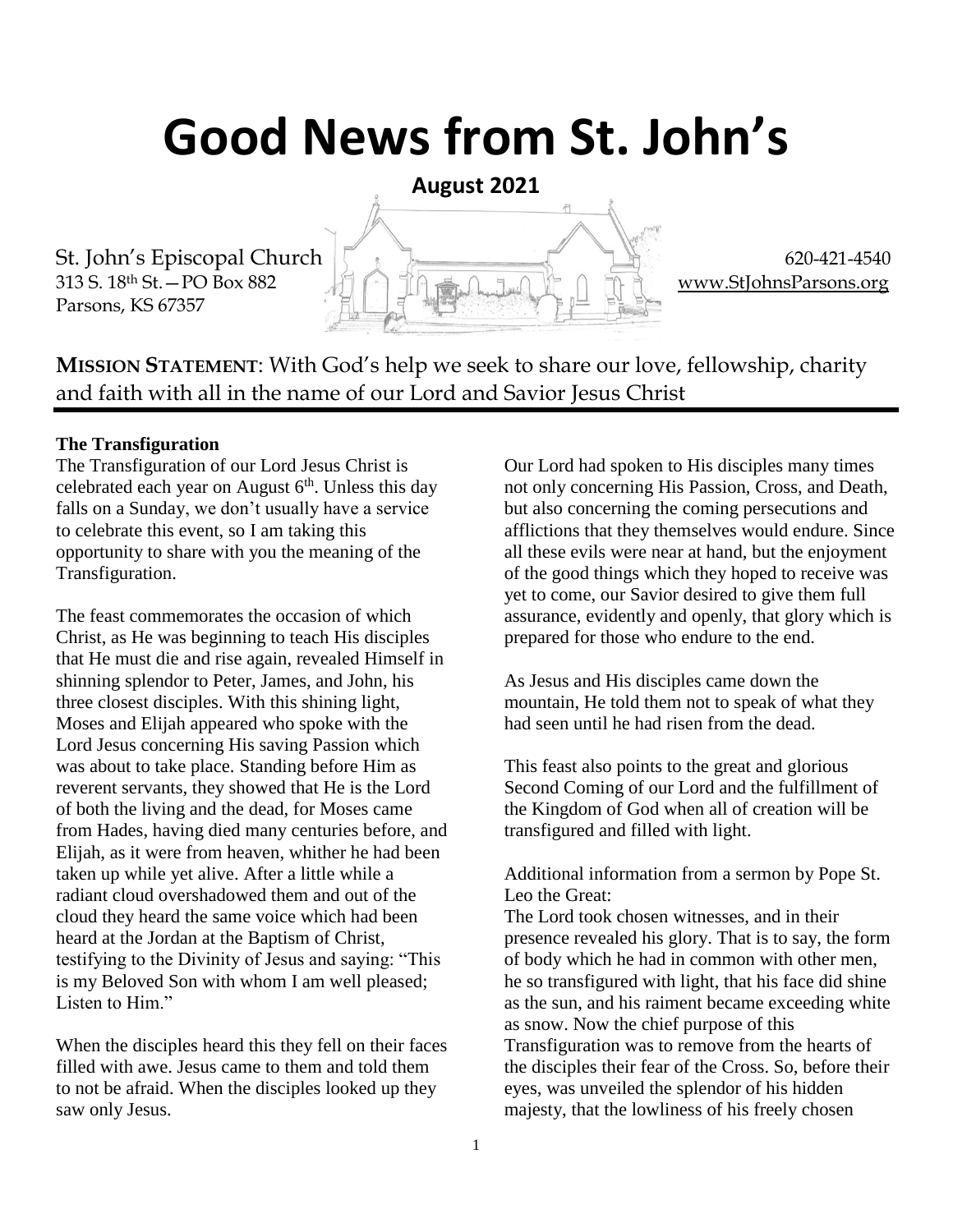suffering might not confound their faith. But nonetheless there was also thys set forth, by the providence of God, a sure and certain hope for the holy Church, whereby the whole Body of Christ should know with what a great change it is yet to be honored. For the members of that Body whose Head hath already been transfigured in light may promise themselves a share in his glory.

Also, that the Apostles might be strengthened, and brought forward into all knowledge, there appeared unto them Moses and Elijah (that is, the Law and the Prophets), talking with them. This glorification of Christ took place before five witnesses, as though to fulfill that which is written: At the mouth of two witnesses, or at the mouth of three witnesses, shall the matter be established. What can be more certain, or better attested, than this matter which is proclaimed by the trumpets of both the Old and New Testament, and concerning which the witness of ancient testimony uniteth with the teaching of the Gospel? The pages of either Covenant strengthen one another, and the brightness of open glory maketh manifest and distinct him whom the former prophecies had promised under the veil of mysteries.

The unveiling of such mysteries roused the mind of the Apostle Peter to an out burst of longing for the things eternal, which despised and disdained things worldly and earthly. Overflowing with gladness of the vision, he yearned to dwell with Jesus there, where the revelation of his glory had rejoiced him. And so he said: "Master, it is good for us to be here; if thou wilt, let us make here tabernacles, one for thee, and one for Moses, and one for Elijah." To this proposal the Lord answered nothing, thus signifying that what Peter wished was not wrong, but out of place, since the world could not be saved but by the death of Christ. And the Lord's example was to call the faith of believers to this, that although we should have no doubts concerning the promise of eternal blessedness, yet we are to understand that, amid the trials of this life, we are to seek for power to endure rather than for glory.

Mother Sharon

#### **Season after Pentecost through the Eyes of Daily Life**

The twenty-five collects for the Sunday's that follow Pentecost, this year, fall broadly under four themes. Each theme is a statement of a basic Christian truth, which applies to us at any age. As organizing principles for learning, these truths enhance the educational life of the church community and make teaching more than mythology, because they are directly related to our lives.

We are God's children:

- Throughout his life on earth, Jesus told others about his Father, and did what he knew to be God's will for his life. Jesus served and honored his Father in all ways in his life and in his death.
- $\triangle$  As we grow in faith and in years, to know ourselves as children of God calls for increasingly mature responses, but the underlying truths are there for us at any age.
- $\triangleleft$  Because we are God's children we trust him, we believe in him, we want to worship him, and most of all we want to discover his will for our lives.

We have a personal relationship with Jesus Christ and a ministry of love to other people:

- Through our prayers, the sacraments, and the life in the community of the church we have a relationship of faith with the living Christ and his mission.
- We know that Jesus is God. We know, too, that he is our brother. His incarnation, death, resurrection, and ascension are faith events for us, centered in the celebration of the Eucharist,
- We try faithfully to respond to the commandment of Jesus Christ that we love another as hr has loved us.

God calls us to be open to the reality of the presence and action of the Holt Spirit:

 We learn to understand the nature of the Holy Spirit as shown to us in the teaching of Jesus and elsewhere in the Bible.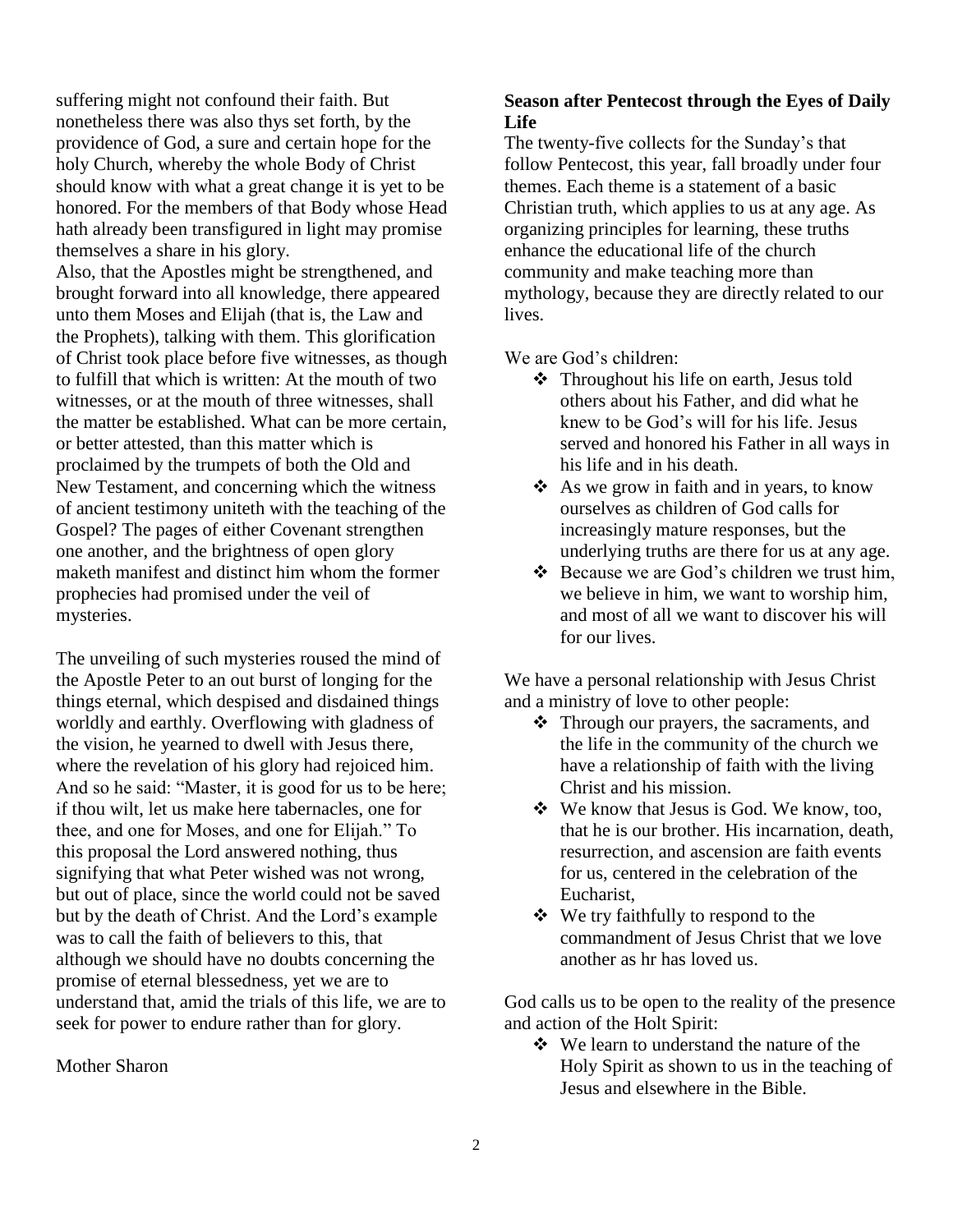We increase our ability to recognize the action of the Holy Spirit in our lives and in the world through prayer and thoughtful listening

We believe in the church as the Body of Christ in the world and in the church's mission:

 $\bullet\bullet\text{ We believe in and work with the church as }$ it carries on its mission of bringing about the Kingdom of God in the world through prayers, service, and witness.

Mother Sharon

**St. John's Episcopal Church Vestry Meeting** No July Meeting



Those who have died:



14 Ava Tierney 21 Ayden Main 26 Verlyn Bolinger, Jr.



**Treasurer Report** Verlyn W. Bolinger Jr. Treasurer of St. John's Episcopal Church



**Prayer List**

Teresa, Jim, Mary, Harry, Gina, Gloria, Ethan, Jim, Janie, Kelly, Wuanita, Jeffrey, Boo, Jane, Regina, Bretten, Richard, Carolyn, Lynn, Dwayne, Doris, Alan, Kay, Lorrie, Addlee, Jon, Josh, Vickie, Ron, Randy, Janet, Rita, Bridget, Tommey, Keyandria, Bill, William, Debra Lynn, The Adams family, the Forbes family, Molly, Charles, Frank, Laura, David, Nicky, those with and those recovering from Covid-19 are their families, churches in the Southeast Convocation in their call to mission, the Southeast Minster project, all clergy in the Southeast

#### **August Anniversaries:**



13 Frank & Patty Vernacchia 23 Tommey & Fran McLarty 24 Jim & Linda Nichols 26 LT & Carrie Tierney

Please send Articles for The Good News to Senta Meister, [sentabradmeister@aol.com](mailto:sentabradmeister@aol.com) or St. John's Episcopal Church, PO Box 882, Parsons, KS 67357.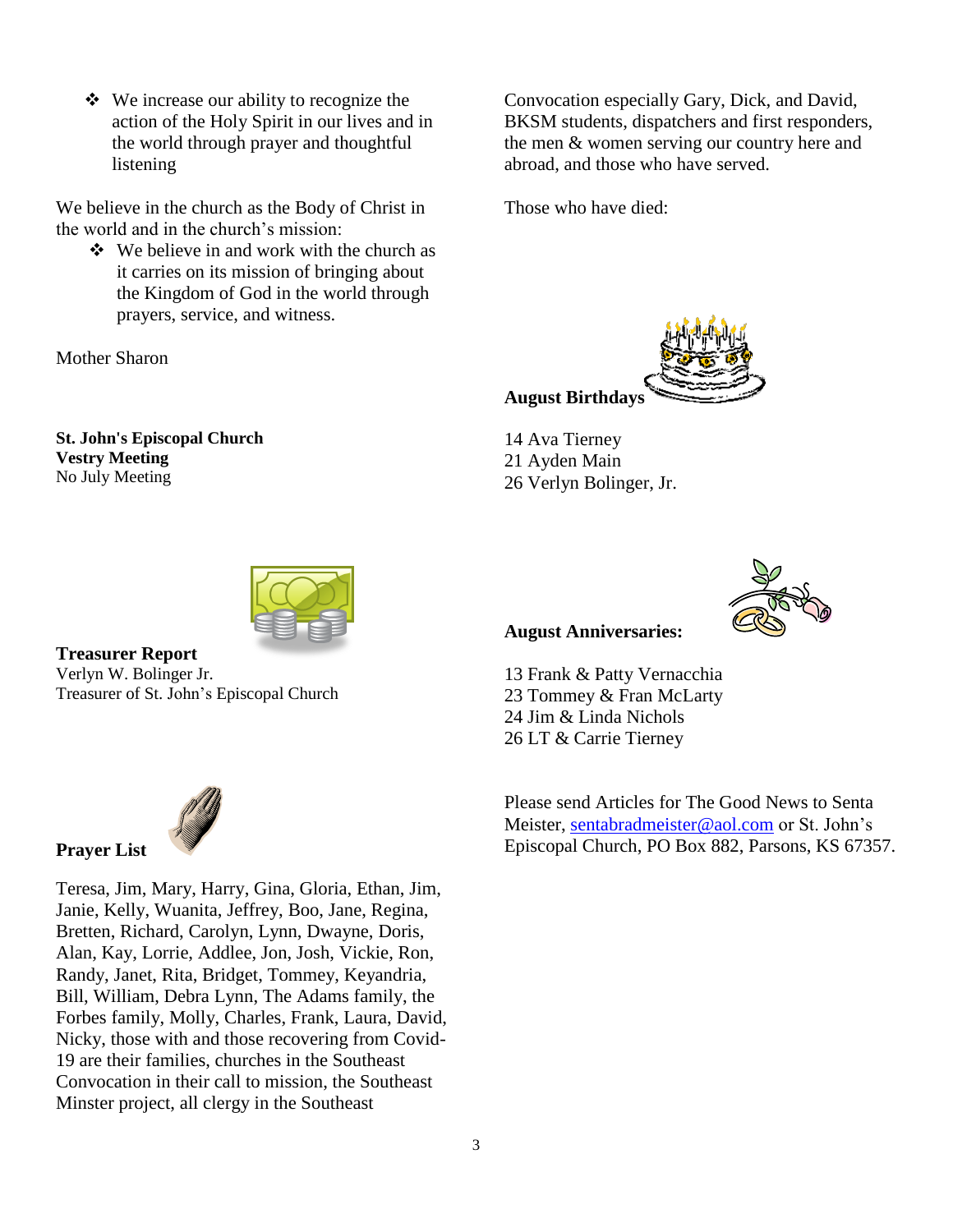

### **St. John's Episcopal Church AUGUST 2021**



| <b>Sunday</b>                                                                                                                | <b>Monday</b>                  | Tuesday | Wednesday | Thursday                                    | Friday | Saturday       |
|------------------------------------------------------------------------------------------------------------------------------|--------------------------------|---------|-----------|---------------------------------------------|--------|----------------|
| <b>1 The Tenth Sunday after</b><br><b>Pentecost</b><br>Holy Communion & Sunday<br>School 9:30 am                             | $\overline{2}$                 | 3       | 4         | 5                                           | 6      | $\overline{7}$ |
| <b>8 The Eleventh Sunday</b><br>after Pentecost<br>Holy Communion & Sunday<br>School 9:30 am                                 | 9<br>Vestry meeting<br>5:30 pm | 10      | 11        | 12                                          | 13     | 14             |
| <b>15 The Twelfth Sunday</b><br>after Pentecost<br>Holy Communion & Sunday<br>School 9:30 am<br><b>Blessing of Backpacks</b> | 16                             | 17      | 18        | 19<br>Worship &<br>Music meeting<br>5:30 pm | 20     | 21             |
| 22 The Thirteenth Sunday<br>after Pentecost<br>Holy Communion & Sunday<br>School 9:30 am                                     | 23<br>Newsletter<br>Deadline   | 24      | 25        | 26                                          | 27     | 28             |
| <b>29 The Fourteenth Sunday</b><br><b>After Pentecost</b><br>Morning Prayer & Sunday<br>School 9:30 am                       | 30                             | 31      |           |                                             |        |                |